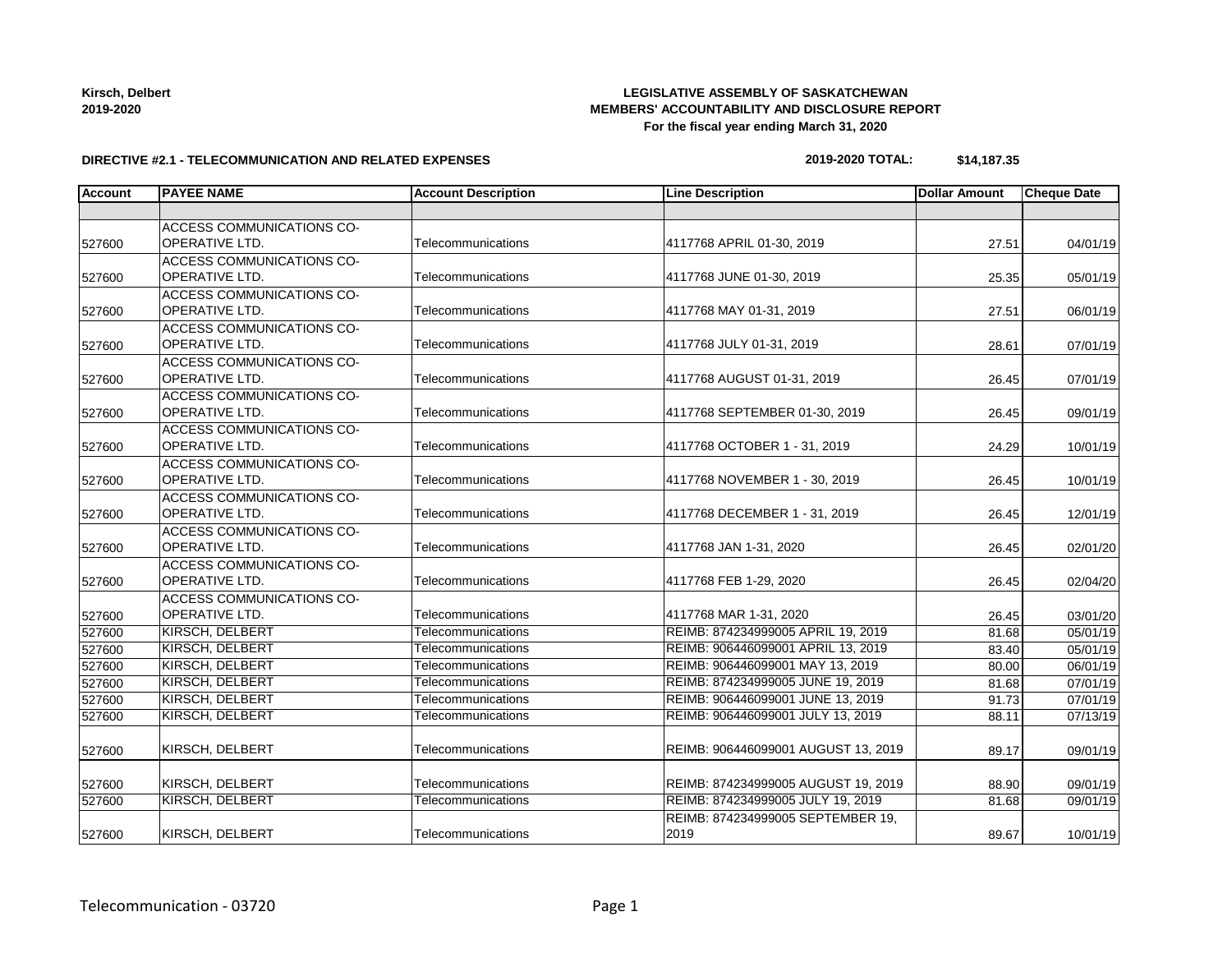| <b>Account</b> | <b>PAYEE NAME</b>               | <b>Account Description</b> | <b>Line Description</b>              | <b>Dollar Amount</b> | <b>Cheque Date</b> |
|----------------|---------------------------------|----------------------------|--------------------------------------|----------------------|--------------------|
|                |                                 |                            | REIMB: 906446099001 SEPTEMBER 13,    |                      |                    |
| 527600         | KIRSCH, DELBERT                 | Telecommunications         | 2019                                 | 88.48                | 10/01/19           |
|                |                                 |                            |                                      |                      |                    |
| 527600         | KIRSCH, DELBERT                 | Telecommunications         | REIMB: 906446099001 OCTOBER 13, 2019 | 97.02                | 10/13/19           |
|                |                                 |                            |                                      |                      |                    |
| 527600         | KIRSCH, DELBERT                 | Telecommunications         | REIMB: 874234999005 OCTOBER 19, 2019 | 88.90                | 11/01/19           |
| 527600         | KIRSCH, DELBERT                 | Telecommunications         | REIMB: 874234999005 MAY 19, 2019     | 81.68                | 11/01/19           |
|                |                                 |                            | REIMB: 906446099001 NOVEMBER 13,     |                      |                    |
| 527600         | KIRSCH, DELBERT                 | Telecommunications         | 2019                                 | 84.99                | 12/01/19           |
|                |                                 |                            | REIMB: 874234999005 NOVEMBER 19,     |                      |                    |
| 527600         | KIRSCH, DELBERT                 | Telecommunications         | 2019                                 | 88.90                | 12/01/19           |
|                |                                 |                            | REIMB: 906446099001 DECEMBER 13,     |                      |                    |
| 527600         | KIRSCH, DELBERT                 | Telecommunications         | 2019                                 | 85.57                | 01/01/20           |
| 527600         | KIRSCH, DELBERT                 | Telecommunications         | REIMB: 874234999005 JAN 19, 2020     | 88.90                | 02/01/20           |
| 527600         | KIRSCH, DELBERT                 | Telecommunications         | REIMB: 8742349990005 DEC 19, 2019    | 88.90                | 02/04/20           |
| 527600         | KIRSCH. DELBERT                 | Telecommunications         | REIMB: 906446099001 JAN 13, 2020     | 84.49                | 02/04/20           |
| 527600         | <b>KIRSCH, DELBERT</b>          | Telecommunications         | REIMB: 874234999005 FEB 19, 2020     | 88.90                | 03/01/20           |
| 527600         | <b>KIRSCH, DELBERT</b>          | Telecommunications         | REIMB: 906446099001 FEB 13, 2020     | 91.34                | 03/31/20           |
| 527600         | KIRSCH, DELBERT                 | Telecommunications         | REIMB:874234999005 MAR 19, 2020      | 88.90                | 03/31/20           |
| 527600         | KIRSCH, DELBERT                 | Telecommunications         | REIMB: 906446099001 MAR 13, 2020     | 84.13                | 03/31/20           |
|                | MINISTER OF FINANCE-MINISTRY OF |                            | ANNUAL SECURETEK APR 1/19-MAR        |                      |                    |
| 527600         | <b>CENTRAL SERVICES</b>         | Telecommunications         | 31/20                                | 470.58               | 01/08/20           |
| 527600         | <b>SASKTEL</b>                  | Telecommunications         | 872757799009 APRIL 07, 2019          | 364.53               | 05/01/19           |
| 527600         | <b>SASKTEL</b>                  | Telecommunications         | 191365388006 APRIL 16, 2019          | 171.49               | 05/01/19           |
| 527600         | <b>SASKTEL</b>                  | Telecommunications         | 872757799009 MAY 07, 2019            | 363.07               | 06/01/19           |
| 527600         | <b>SASKTEL</b>                  | Telecommunications         | 191365388006 MAY 16, 2019            | 237.07               | 06/01/19           |
| 527600         | <b>SASKTEL</b>                  | Telecommunications         | 87275779900 JINE 7, 2019             | 395.22               | 07/01/19           |
| 527600         | <b>SASKTEL</b>                  | Telecommunications         | 872757799009 JULY 07, 2019           | 369.93               | 07/07/19           |
| 527600         | <b>SASKTEL</b>                  | Telecommunications         | 191365388006 JUNE 16, 2019           | 175.97               | 07/12/19           |
| 527600         | <b>SASKTEL</b>                  | Telecommunications         | 191365388006 AUGUST 16, 2019         | 192.03               | 09/01/19           |
| 527600         | <b>SASKTEL</b>                  | Telecommunications         | 191365388006 JULY 16, 2019           | 178.60               | 09/01/19           |
| 527600         | <b>SASKTEL</b>                  | Telecommunications         | 872757799009 AUGUST 07, 2019         | 366.07               | 09/01/19           |
| 527600         | <b>SASKTEL</b>                  | Telecommunications         | 191365388006 SEPTEMBER 16, 2019      | 176.85               | 10/01/19           |
| 527600         | <b>SASKTEL</b>                  | Telecommunications         | 8727577-9 SEPTEMBER 7, 2019          | 364.30               | 10/01/19           |
| 527600         | <b>SASKTEL</b>                  | Telecommunications         | 872757799009 OCTOBER 07, 2019        | 363.44               | 10/07/19           |
| 527600         | <b>SASKTEL</b>                  | Telecommunications         | 191365388006 OCTOBER 16, 2019        | 199.33               | 11/01/19           |
| 527600         | <b>SASKTEL</b>                  | Telecommunications         | 872757799009 NOVEMBER 7, 2019        | 372.51               | 12/01/19           |
| 527600         | <b>SASKTEL</b>                  | Telecommunications         | 191365388006 NOVEMBER 16, 2019       | 214.17               | 12/01/19           |
| 527600         | <b>SASKTEL</b>                  | Telecommunications         | 872757799009 DECEMBER 7, 2019        | 384.46               | 01/01/20           |
| 527600         | <b>SASKTEL</b>                  | Telecommunications         | 191365388006 DECEMBER 16, 2019       | 217.21               | 01/01/20           |
| 527600         | <b>SASKTEL</b>                  | Telecommunications         | 191365388006 JAN 16, 2020            | 211.90               | 02/01/20           |
| 527600         | <b>SASKTEL</b>                  | Telecommunications         | 87275779909 JAN 7, 2020              | 373.25               | 02/01/20           |
| 527600         | <b>SASKTEL</b>                  | Telecommunications         | 872757799009 FEB 7, 2020             | 297.72               | 03/01/20           |
| 527600         | <b>SASKTEL</b>                  | Telecommunications         | 191365388006 FEB 16, 2020            | 213.35               | 03/01/20           |
| 527600         | <b>SASKTEL</b>                  | Telecommunications         | 87275779909 MAR 7, 2020              | 328.52               | 03/07/20           |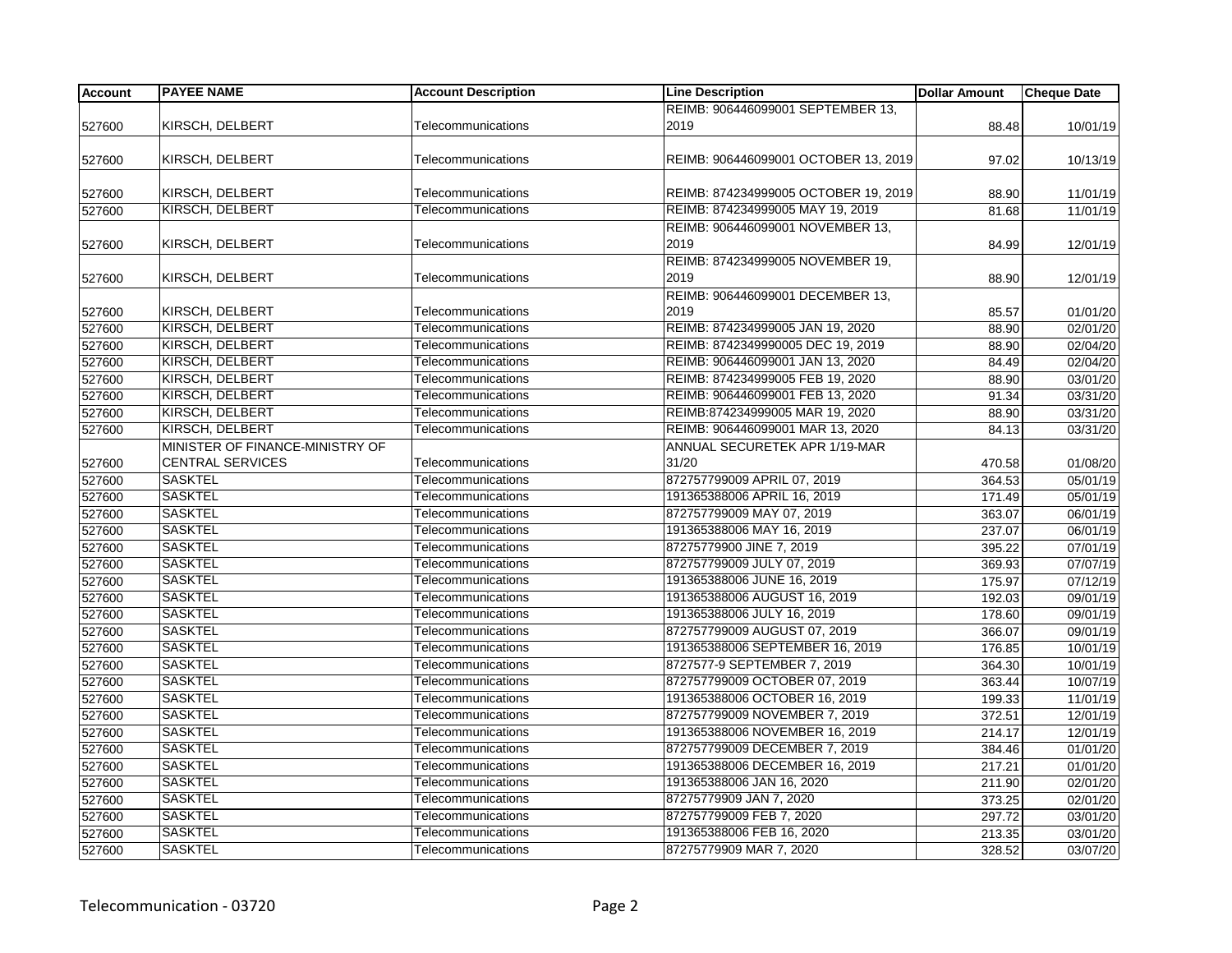| <b>Account</b> | <b>IPAYEE NAME</b> | <b>Account Description</b> | <b>Line Description</b>       | Dollar Amount | <b>Cheque Date</b> |
|----------------|--------------------|----------------------------|-------------------------------|---------------|--------------------|
| 527600         | <b>SASKTEL</b>     | Telecommunications         | 191365388006 MAR 16, 2020     | 200.24        | 03/16/20           |
| 530600         | <b>SASKTEL</b>     | Placement - Tender Ads     | 872757799009 APRIL 07, 2019   | 456.40        | 05/01/19           |
| 530600         | <b>SASKTEL</b>     | Placement - Tender Ads     | 872757799009 MAY 07, 2019     | 456.40        | 06/01/19           |
| 530600         | <b>SASKTEL</b>     | Placement - Tender Ads     | 87275779900 JINE 7, 2019      | 456.40        | 07/01/19           |
| 530600         | <b>SASKTEL</b>     | Placement - Tender Ads     | 872757799009 JULY 07, 2019    | 456.40        | 07/07/19           |
| 530600         | <b>SASKTEL</b>     | Placement - Tender Ads     | 872757799009 AUGUST 07, 2019  | 496.40        | 09/01/19           |
| 530600         | <b>SASKTEL</b>     | Placement -Tender Ads      | 8727577-9 SEPTEMBER 7, 2019   | 456.40        | 10/01/19           |
| 530600         | <b>SASKTEL</b>     | Placement - Tender Ads     | 872757799009 OCTOBER 07, 2019 | 373.60        | 10/07/19           |
| 530600         | <b>SASKTEL</b>     | Placement - Tender Ads     | 872757799009 NOVEMBER 7, 2019 | 305.60        | 12/01/19           |
| 530600         | <b>SASKTEL</b>     | Placement - Tender Ads     | 872757799009 DECEMBER 7, 2019 | 325.60        | 01/01/20           |
| 530600         | <b>SASKTEL</b>     | Placement - Tender Ads     | 87275779909 JAN 7, 2020       | 265.60        | 02/01/20           |
| 530600         | <b>SASKTEL</b>     | Placement - Tender Ads     | 872757799009 FEB 7, 2020      | 265.60        | 03/01/20           |
| 530600         | ISASKTEL           | Placement - Tender Ads     | 87275779909 MAR 7, 2020       | 265.60        | 03/07/20           |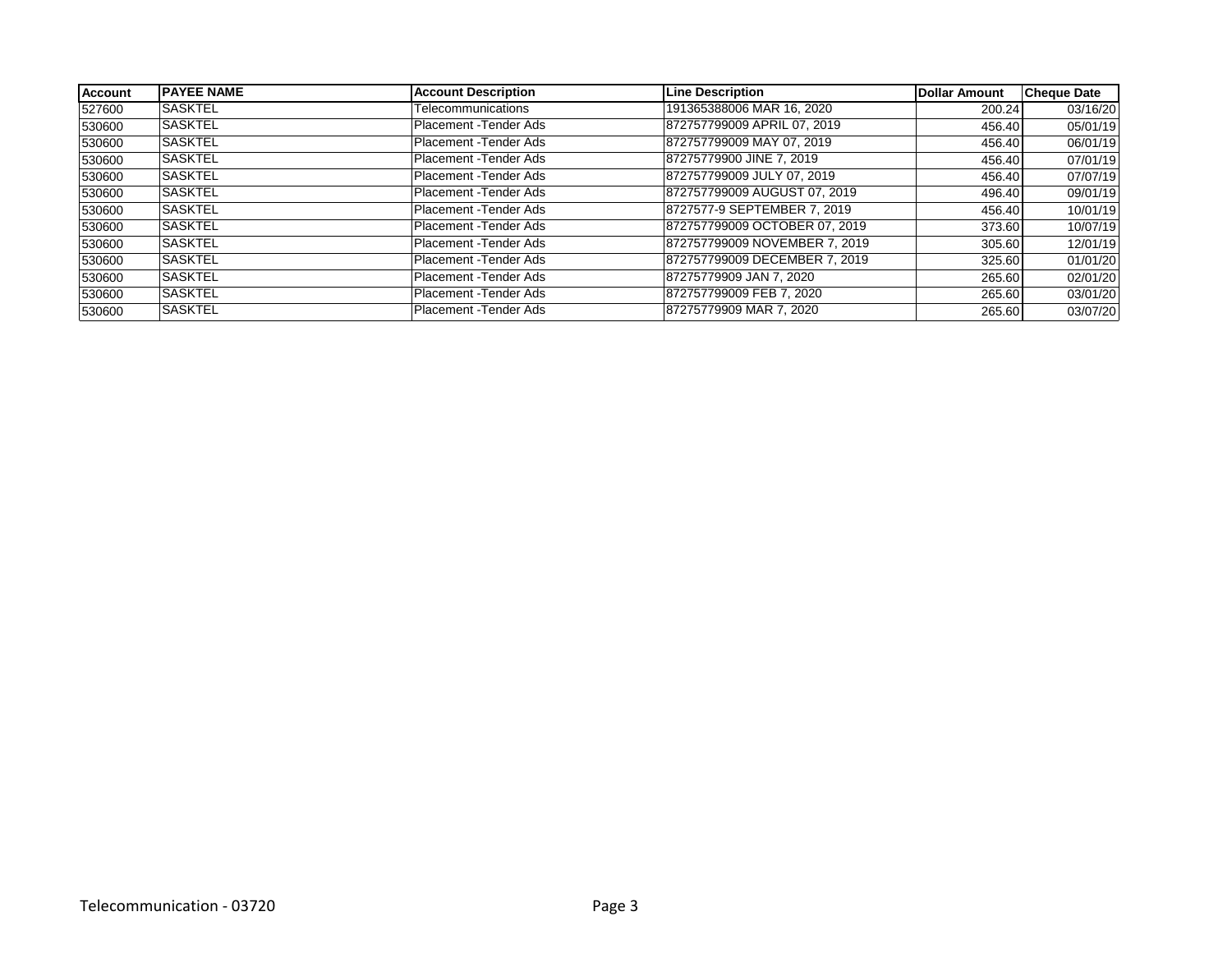**Kirsch, Delbert 2019-2020**

#### **LEGISLATIVE ASSEMBLY OF SASKATCHEWAN MEMBERS' ACCOUNTABILITY AND DISCLOSURE REPORT For the fiscal year ending March 31, 2020**

#### **DIRECTIVE #3.1 - MLA TRAVEL AND LIVING EXPENSES**

#### **2019-2020 TOTAL: \$45,112.41**

| <b>Account</b> | <b>PAYEE NAME</b>      | <b>Account Description</b>  | <b>Line Description</b>            | <b>Dollar Amount</b> | <b>Cheque Date</b> |
|----------------|------------------------|-----------------------------|------------------------------------|----------------------|--------------------|
|                |                        |                             |                                    |                      |                    |
|                |                        |                             | APR/19 MLA REGINA                  |                      |                    |
| 541900         | KIRSCH, DELBERT        | Elected Rep - Travel        | <b>ACCOMMODATIONS</b>              | 1,555.98             | 05/17/19           |
|                |                        |                             | MAY/19 MLA REGINA                  |                      |                    |
| 541900         | KIRSCH, DELBERT        | <b>Elected Rep - Travel</b> | <b>ACCOMMODATIONS</b>              | 1,277.58             | 06/03/19           |
| 541900         | KIRSCH, DELBERT        | <b>Elected Rep - Travel</b> | MLA TRAVEL MAY 13-28, 2019         | 1,550.10             | 07/22/19           |
| 541900         | <b>KIRSCH, DELBERT</b> | <b>Elected Rep - Travel</b> | MLA TRAVEL APRIL 01-17, 2019       | 2,405.95             | 07/22/19           |
| 541900         | KIRSCH, DELBERT        | <b>Elected Rep - Travel</b> | MLA TRAVEL APRIL 18-MAY 12, 2019   | 2,581.52             | 07/22/19           |
|                |                        |                             | JUN/19 MLA REGINA                  |                      |                    |
| 541900         | KIRSCH, DELBERT        | Elected Rep - Travel        | <b>ACCOMMODATIONS</b>              | 1,286.93             | 07/30/19           |
| 541900         | KIRSCH, DELBERT        | Elected Rep - Travel        | JUL/19 MLA REGINA ACCOMMODATIONS   | 1,283.27             | 07/30/19           |
|                |                        |                             | AUG/19 MLA REGINA                  |                      |                    |
| 541900         | KIRSCH, DELBERT        | <b>Elected Rep - Travel</b> | <b>ACCOMMODATIONS</b>              | 1,263.35             | 09/03/19           |
| 541900         | <b>KIRSCH, DELBERT</b> | <b>Elected Rep - Travel</b> | MLA TRAVEL SEPTEMBER 13-30, 2019   | 1,928.42             | 10/15/19           |
| 541900         | KIRSCH, DELBERT        | Elected Rep - Travel        | MLA TRAVEL JULY 08-AUGUST 16, 2019 | 2,700.76             | 10/15/19           |
|                |                        |                             | MLA TRAVEL AUGUST 17-SEPTEMBER     |                      |                    |
| 541900         | KIRSCH, DELBERT        | Elected Rep - Travel        | 12, 2019                           | 2,528.51             | 10/15/19           |
| 541900         | KIRSCH, DELBERT        | <b>Elected Rep - Travel</b> | MLA TRAVEL JUNE 01-JULY 06, 2019   | 2,349.31             | 10/15/19           |
|                |                        |                             | SEPTEMBER 2019 MLA REGINA          |                      |                    |
| 541900         | KIRSCH, DELBERT        | Elected Rep - Travel        | <b>ACCOMMODATIONS</b>              | 1,279.40             | 10/21/19           |
|                |                        |                             | OCT/19 MLA REGINA                  |                      |                    |
| 541900         | KIRSCH, DELBERT        | <b>Elected Rep - Travel</b> | <b>ACCOMMODATIONS</b>              | 1,278.42             | 11/07/19           |
|                |                        |                             | NOV 2019 MLA REGINA                |                      |                    |
| 541900         | KIRSCH, DELBERT        | <b>Elected Rep - Travel</b> | <b>ACCOMMODATIONS</b>              | 1,278.42             | 01/16/20           |
| 541900         | KIRSCH, DELBERT        | <b>Elected Rep - Travel</b> | MLA TRAVEL OCT 10-30, 2019         | 2,251.98             | 01/24/20           |
|                |                        |                             | DEC 2019 MLA REGINA                |                      |                    |
| 541900         | KIRSCH, DELBERT        | <b>Elected Rep - Travel</b> | <b>ACCOMMODATIONS</b>              | 1,277.74             | 01/24/20           |
| 541900         | <b>KIRSCH, DELBERT</b> | <b>Elected Rep - Travel</b> | MLA TRAVEL DEC 18, 2019            | 303.01               | 01/27/20           |
| 541900         | KIRSCH, DELBERT        | <b>Elected Rep - Travel</b> | MLA TRAVEL OCT 31-NOV 25, 2019     | 2,624.07             | 01/27/20           |
| 541900         | <b>KIRSCH, DELBERT</b> | <b>Elected Rep - Travel</b> | MLA TRAVEL NOV 26-DEC 16, 2019     | 2,134.70             | 01/27/20           |
|                |                        |                             | FEB 2020 MLA REGINA                |                      |                    |
| 541900         | KIRSCH, DELBERT        | Elected Rep - Travel        | <b>ACCOMMODATION</b>               | 1,273.36             | 03/09/20           |
|                |                        |                             | JAN 2020 MLA REGINA                |                      |                    |
| 541900         | KIRSCH, DELBERT        | Elected Rep - Travel        | <b>ACCOMMODATION</b>               | 1,276.66             | 03/09/20           |
| 541900         | KIRSCH, DELBERT        | <b>Elected Rep - Travel</b> | MLA TRAVEL FEBRUARY 1 - 25, 2020   | 1,491.00             | 03/30/20           |
| 541900         | <b>KIRSCH, DELBERT</b> | <b>Elected Rep - Travel</b> | MLA TRAVEL JANUARY 7 - 30, 2020    | 2,245.20             | 03/30/20           |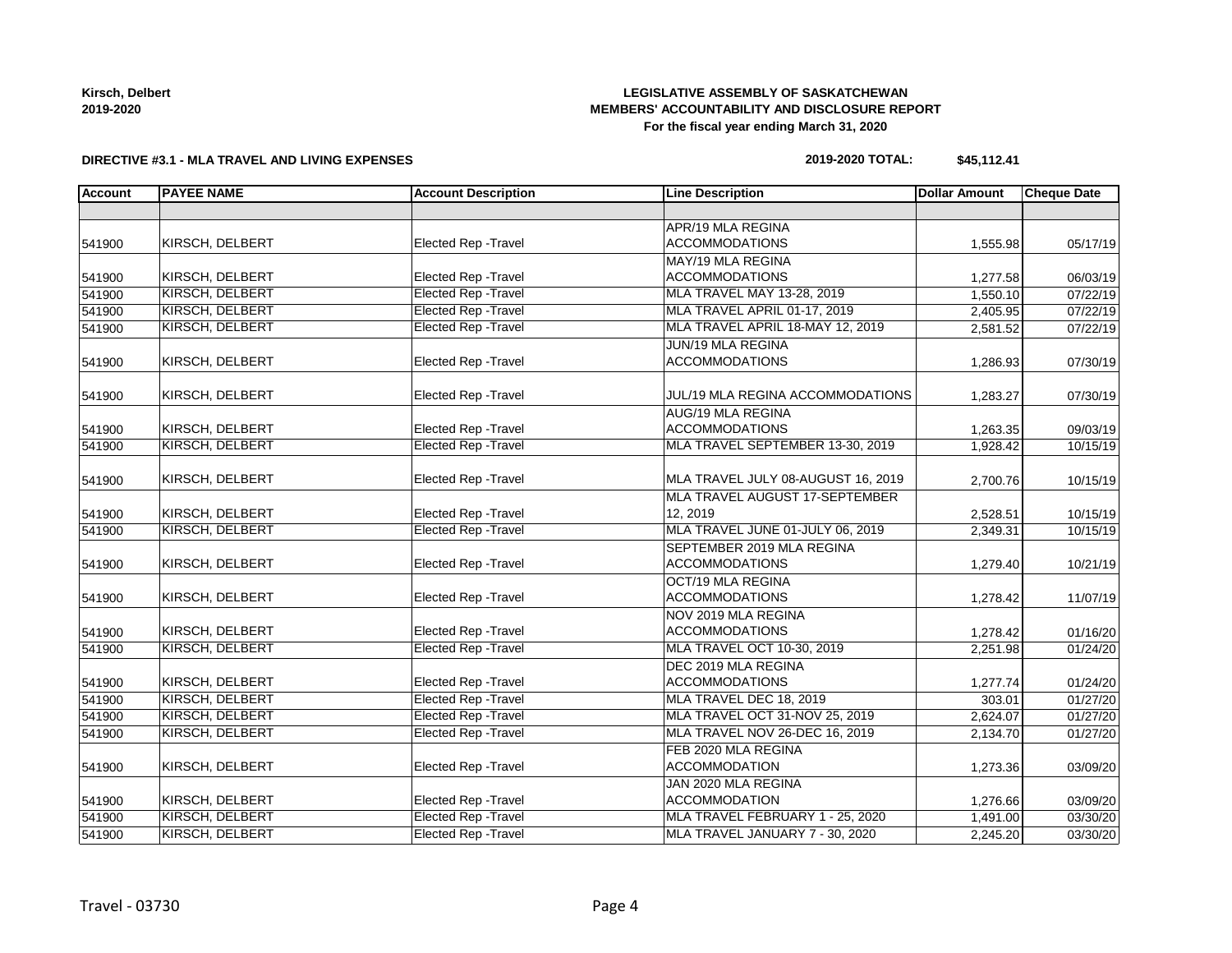| Account | <b>IPAYEE NAME</b>     | <b>IAccount Description</b> | <b>ILine Description</b>   | <b>IDollar Amount</b> | lCheque Date |
|---------|------------------------|-----------------------------|----------------------------|-----------------------|--------------|
|         |                        |                             | IMAR 2020 MLA REGINA       |                       |              |
| 541900  | <b>KIRSCH, DELBERT</b> | Elected Rep -Travel         | <b>ACCOMMODATIONS</b>      | .278.97               | 03/31/20     |
| 541900  | <b>KIRSCH, DELBERT</b> | Elected Rep - Travel        | MLA TRAVEL MAR 17-18, 2020 | 325.00                | 03/31/20     |
| 541900  | <b>KIRSCH, DELBERT</b> | Elected Rep - Travel        | MLA TRAVEL MAR 1-16, 2020  | 2,082.80              | 03/31/20     |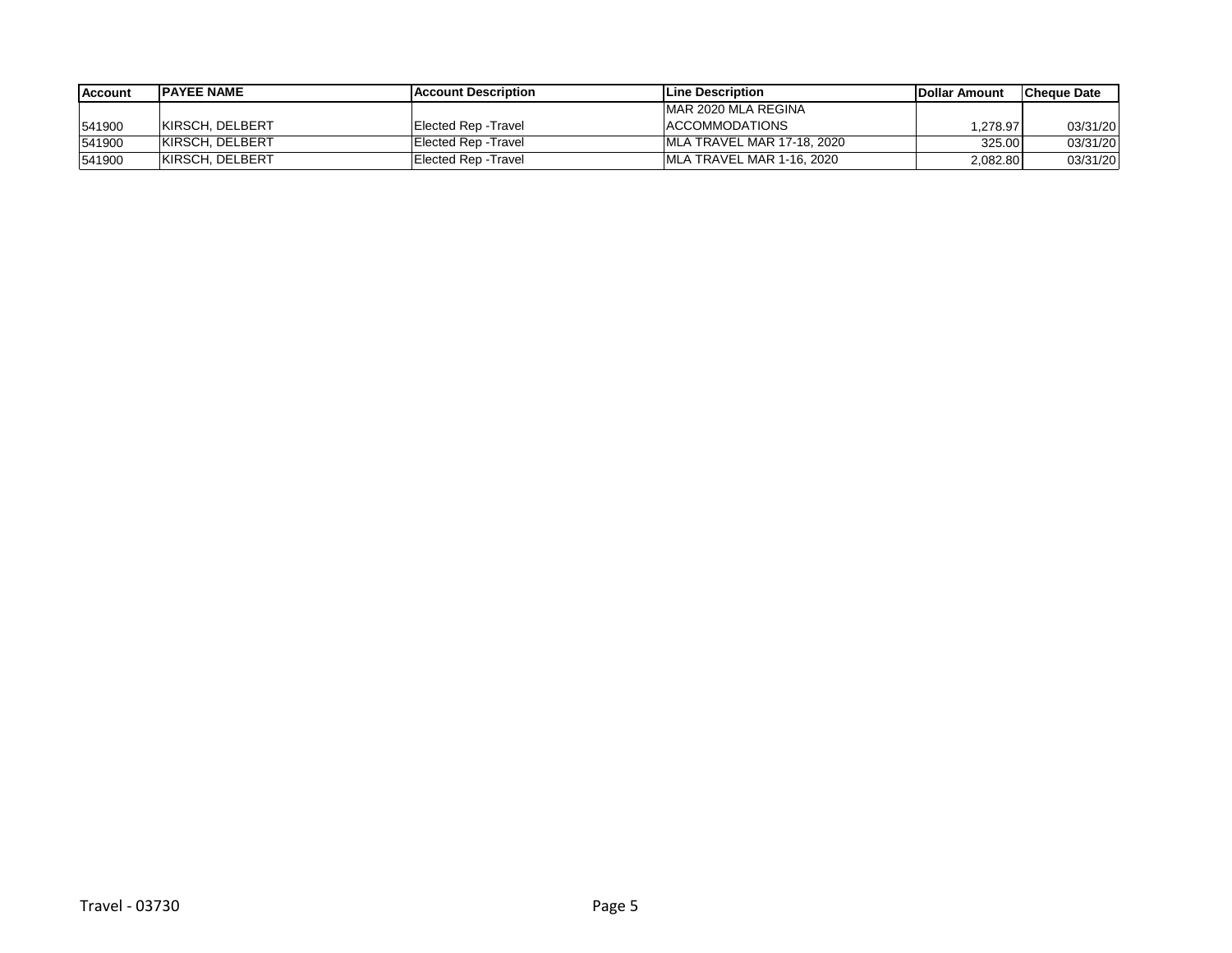| Kirsch, Delbert |
|-----------------|
| 2019-2020       |

#### **LEGISLATIVE ASSEMBLY OF SASKATCHEWAN MEMBERS' ACCOUNTABILITY AND DISCLOSURE REPORT For the fiscal year ending March 31, 2020**

### **DIRECTIVE #4.1 - CONSTITUENCY SERVICE EXPENSES**

# **2019-2020 TOTAL: \$27,142.69**

| BURYNIUK INSURANCE LTD.<br>Rent of Ground, Buildings and Other Space   APRIL 2019 MLA OFFICE RENT<br>522000<br>600.00<br>04/01/19<br><b>BURYNIUK INSURANCE LTD.</b><br>Rent of Ground, Buildings and Other Space   MAY 2019 MLA OFFICE RENT<br>04/12/19<br>522000<br>600.00<br>Rent of Ground, Buildings and Other Space<br><b>BURYNIUK INSURANCE LTD.</b><br>JUNE 2019 MLA OFFICE RENT<br>522000<br>05/15/19<br>600.00<br><b>BURYNIUK INSURANCE LTD.</b><br>Rent of Ground, Buildings and Other Space<br>JULY 2019 MLA OFFICE RENT<br>06/12/19<br>600.00<br>Rent of Ground, Buildings and Other Space   AUGUST 2019 MLA OFFICE RENT<br><b>BURYNIUK INSURANCE LTD.</b><br>600.00<br>07/18/19<br><b>BURYNIUK INSURANCE LTD.</b><br>Rent of Ground, Buildings and Other Space<br>SEPTEMBER 2019 MLA OFFICE RENT<br>08/02/19<br>600.00<br><b>BURYNIUK INSURANCE LTD.</b><br>Rent of Ground, Buildings and Other Space<br>OCTOBER 2019 MLA OFFICE RENT<br>600.00<br>09/19/19<br>Rent of Ground, Buildings and Other Space   NOVEMBER 2019 MLA OFFICE RENT<br><b>BURYNIUK INSURANCE LTD.</b><br>600.00<br>10/01/19<br>Rent of Ground, Buildings and Other Space<br><b>BURYNIUK INSURANCE LTD.</b><br>DECEMBER 2019 MLA OFFICE RENT<br>600.00<br>11/05/19<br>Rent of Ground, Buildings and Other Space<br>BURYNIUK INSURANCE LTD.<br>JANUARY 2020 MLA OFFICE RENT<br>12/03/19<br>522000<br>600.00<br>Rent of Ground, Buildings and Other Space<br><b>BURYNIUK INSURANCE LTD.</b><br>FEBURARY 2020 MLA OFFICE RENT<br>600.00<br>01/02/20<br><b>BURYNIUK INSURANCE LTD.</b><br>Rent of Ground, Buildings and Other Space<br>MARCH 2020 MLA OFFICE RENT<br>600.00<br>02/07/20<br>MINISTER OF FINANCE-MINISTRY OF<br><b>CENTRAL SERVICES</b><br>Rent of Photocopiers<br>PHOTOCOPIER SERVICE FEES 19/20<br>01/01/20<br>100.00<br>Rent of Photocopiers<br><b>SUCCESS OFFICE SYSTEMS</b><br><b>COPIER CHARGES</b><br>216.80<br>04/01/19<br><b>SUCCESS OFFICE SYSTEMS</b><br>Rent of Photocopiers<br><b>COPIER CHARGES</b><br>05/01/19<br>206.86<br>Rent of Photocopiers<br><b>SUCCESS OFFICE SYSTEMS</b><br><b>COPIER CHARGES</b><br>210.38<br>06/03/19<br><b>Rent of Photocopiers</b><br><b>SUCCESS OFFICE SYSTEMS</b><br><b>COPIER CHARGES</b><br>07/03/19<br>211.75<br><b>SUCCESS OFFICE SYSTEMS</b><br><b>COPIER CHARGES</b><br><b>Rent of Photocopiers</b><br>09/01/19<br>208.00<br><b>SUCCESS OFFICE SYSTEMS</b><br><b>COPIER CHARGES</b><br><b>Rent of Photocopiers</b><br>212.33<br>11/01/19<br><b>SUCCESS OFFICE SYSTEMS</b><br>Rent of Photocopiers<br><b>COPIER CHARGES</b><br>200.55<br>11/01/19<br>SUCCESS OFFICE SYSTEMS<br>Rent of Photocopiers<br><b>COPIER CHARGES</b><br>12/01/19<br>207.21<br><b>SUCCESS OFFICE SYSTEMS</b><br>Rent of Photocopiers<br><b>COPIER CHARGES</b><br>12/02/19<br>223.02<br><b>SUCCESS OFFICE SYSTEMS</b><br>Rent of Photocopiers<br><b>COPIER CHARGES</b><br>01/06/20<br>213.05<br><b>Rent of Photocopiers</b><br><b>COPIER CHARGES</b><br><b>SUCCESS OFFICE SYSTEMS</b><br>03/01/20<br>223.74 | <b>Account</b> | <b>PAYEE NAME</b> | <b>Account Description</b> | <b>Line Description</b> | <b>Dollar Amount</b> | <b>Cheque Date</b> |
|---------------------------------------------------------------------------------------------------------------------------------------------------------------------------------------------------------------------------------------------------------------------------------------------------------------------------------------------------------------------------------------------------------------------------------------------------------------------------------------------------------------------------------------------------------------------------------------------------------------------------------------------------------------------------------------------------------------------------------------------------------------------------------------------------------------------------------------------------------------------------------------------------------------------------------------------------------------------------------------------------------------------------------------------------------------------------------------------------------------------------------------------------------------------------------------------------------------------------------------------------------------------------------------------------------------------------------------------------------------------------------------------------------------------------------------------------------------------------------------------------------------------------------------------------------------------------------------------------------------------------------------------------------------------------------------------------------------------------------------------------------------------------------------------------------------------------------------------------------------------------------------------------------------------------------------------------------------------------------------------------------------------------------------------------------------------------------------------------------------------------------------------------------------------------------------------------------------------------------------------------------------------------------------------------------------------------------------------------------------------------------------------------------------------------------------------------------------------------------------------------------------------------------------------------------------------------------------------------------------------------------------------------------------------------------------------------------------------------------------------------------------------------------------------------------------------------------------------------------------------------------------------------------------------------------------------------------------------------------------------------------------------------------|----------------|-------------------|----------------------------|-------------------------|----------------------|--------------------|
|                                                                                                                                                                                                                                                                                                                                                                                                                                                                                                                                                                                                                                                                                                                                                                                                                                                                                                                                                                                                                                                                                                                                                                                                                                                                                                                                                                                                                                                                                                                                                                                                                                                                                                                                                                                                                                                                                                                                                                                                                                                                                                                                                                                                                                                                                                                                                                                                                                                                                                                                                                                                                                                                                                                                                                                                                                                                                                                                                                                                                                 |                |                   |                            |                         |                      |                    |
|                                                                                                                                                                                                                                                                                                                                                                                                                                                                                                                                                                                                                                                                                                                                                                                                                                                                                                                                                                                                                                                                                                                                                                                                                                                                                                                                                                                                                                                                                                                                                                                                                                                                                                                                                                                                                                                                                                                                                                                                                                                                                                                                                                                                                                                                                                                                                                                                                                                                                                                                                                                                                                                                                                                                                                                                                                                                                                                                                                                                                                 |                |                   |                            |                         |                      |                    |
|                                                                                                                                                                                                                                                                                                                                                                                                                                                                                                                                                                                                                                                                                                                                                                                                                                                                                                                                                                                                                                                                                                                                                                                                                                                                                                                                                                                                                                                                                                                                                                                                                                                                                                                                                                                                                                                                                                                                                                                                                                                                                                                                                                                                                                                                                                                                                                                                                                                                                                                                                                                                                                                                                                                                                                                                                                                                                                                                                                                                                                 |                |                   |                            |                         |                      |                    |
|                                                                                                                                                                                                                                                                                                                                                                                                                                                                                                                                                                                                                                                                                                                                                                                                                                                                                                                                                                                                                                                                                                                                                                                                                                                                                                                                                                                                                                                                                                                                                                                                                                                                                                                                                                                                                                                                                                                                                                                                                                                                                                                                                                                                                                                                                                                                                                                                                                                                                                                                                                                                                                                                                                                                                                                                                                                                                                                                                                                                                                 |                |                   |                            |                         |                      |                    |
|                                                                                                                                                                                                                                                                                                                                                                                                                                                                                                                                                                                                                                                                                                                                                                                                                                                                                                                                                                                                                                                                                                                                                                                                                                                                                                                                                                                                                                                                                                                                                                                                                                                                                                                                                                                                                                                                                                                                                                                                                                                                                                                                                                                                                                                                                                                                                                                                                                                                                                                                                                                                                                                                                                                                                                                                                                                                                                                                                                                                                                 |                |                   |                            |                         |                      |                    |
|                                                                                                                                                                                                                                                                                                                                                                                                                                                                                                                                                                                                                                                                                                                                                                                                                                                                                                                                                                                                                                                                                                                                                                                                                                                                                                                                                                                                                                                                                                                                                                                                                                                                                                                                                                                                                                                                                                                                                                                                                                                                                                                                                                                                                                                                                                                                                                                                                                                                                                                                                                                                                                                                                                                                                                                                                                                                                                                                                                                                                                 |                |                   |                            |                         |                      |                    |
| 522000<br>522000<br>522000<br>522000<br>522000<br>522000<br>522200<br>522200<br>522200<br>522200<br>522200<br>522200<br>522200                                                                                                                                                                                                                                                                                                                                                                                                                                                                                                                                                                                                                                                                                                                                                                                                                                                                                                                                                                                                                                                                                                                                                                                                                                                                                                                                                                                                                                                                                                                                                                                                                                                                                                                                                                                                                                                                                                                                                                                                                                                                                                                                                                                                                                                                                                                                                                                                                                                                                                                                                                                                                                                                                                                                                                                                                                                                                                  |                |                   |                            |                         |                      |                    |
|                                                                                                                                                                                                                                                                                                                                                                                                                                                                                                                                                                                                                                                                                                                                                                                                                                                                                                                                                                                                                                                                                                                                                                                                                                                                                                                                                                                                                                                                                                                                                                                                                                                                                                                                                                                                                                                                                                                                                                                                                                                                                                                                                                                                                                                                                                                                                                                                                                                                                                                                                                                                                                                                                                                                                                                                                                                                                                                                                                                                                                 |                |                   |                            |                         |                      |                    |
|                                                                                                                                                                                                                                                                                                                                                                                                                                                                                                                                                                                                                                                                                                                                                                                                                                                                                                                                                                                                                                                                                                                                                                                                                                                                                                                                                                                                                                                                                                                                                                                                                                                                                                                                                                                                                                                                                                                                                                                                                                                                                                                                                                                                                                                                                                                                                                                                                                                                                                                                                                                                                                                                                                                                                                                                                                                                                                                                                                                                                                 |                |                   |                            |                         |                      |                    |
|                                                                                                                                                                                                                                                                                                                                                                                                                                                                                                                                                                                                                                                                                                                                                                                                                                                                                                                                                                                                                                                                                                                                                                                                                                                                                                                                                                                                                                                                                                                                                                                                                                                                                                                                                                                                                                                                                                                                                                                                                                                                                                                                                                                                                                                                                                                                                                                                                                                                                                                                                                                                                                                                                                                                                                                                                                                                                                                                                                                                                                 |                |                   |                            |                         |                      |                    |
|                                                                                                                                                                                                                                                                                                                                                                                                                                                                                                                                                                                                                                                                                                                                                                                                                                                                                                                                                                                                                                                                                                                                                                                                                                                                                                                                                                                                                                                                                                                                                                                                                                                                                                                                                                                                                                                                                                                                                                                                                                                                                                                                                                                                                                                                                                                                                                                                                                                                                                                                                                                                                                                                                                                                                                                                                                                                                                                                                                                                                                 |                |                   |                            |                         |                      |                    |
|                                                                                                                                                                                                                                                                                                                                                                                                                                                                                                                                                                                                                                                                                                                                                                                                                                                                                                                                                                                                                                                                                                                                                                                                                                                                                                                                                                                                                                                                                                                                                                                                                                                                                                                                                                                                                                                                                                                                                                                                                                                                                                                                                                                                                                                                                                                                                                                                                                                                                                                                                                                                                                                                                                                                                                                                                                                                                                                                                                                                                                 |                |                   |                            |                         |                      |                    |
|                                                                                                                                                                                                                                                                                                                                                                                                                                                                                                                                                                                                                                                                                                                                                                                                                                                                                                                                                                                                                                                                                                                                                                                                                                                                                                                                                                                                                                                                                                                                                                                                                                                                                                                                                                                                                                                                                                                                                                                                                                                                                                                                                                                                                                                                                                                                                                                                                                                                                                                                                                                                                                                                                                                                                                                                                                                                                                                                                                                                                                 |                |                   |                            |                         |                      |                    |
|                                                                                                                                                                                                                                                                                                                                                                                                                                                                                                                                                                                                                                                                                                                                                                                                                                                                                                                                                                                                                                                                                                                                                                                                                                                                                                                                                                                                                                                                                                                                                                                                                                                                                                                                                                                                                                                                                                                                                                                                                                                                                                                                                                                                                                                                                                                                                                                                                                                                                                                                                                                                                                                                                                                                                                                                                                                                                                                                                                                                                                 |                |                   |                            |                         |                      |                    |
|                                                                                                                                                                                                                                                                                                                                                                                                                                                                                                                                                                                                                                                                                                                                                                                                                                                                                                                                                                                                                                                                                                                                                                                                                                                                                                                                                                                                                                                                                                                                                                                                                                                                                                                                                                                                                                                                                                                                                                                                                                                                                                                                                                                                                                                                                                                                                                                                                                                                                                                                                                                                                                                                                                                                                                                                                                                                                                                                                                                                                                 |                |                   |                            |                         |                      |                    |
|                                                                                                                                                                                                                                                                                                                                                                                                                                                                                                                                                                                                                                                                                                                                                                                                                                                                                                                                                                                                                                                                                                                                                                                                                                                                                                                                                                                                                                                                                                                                                                                                                                                                                                                                                                                                                                                                                                                                                                                                                                                                                                                                                                                                                                                                                                                                                                                                                                                                                                                                                                                                                                                                                                                                                                                                                                                                                                                                                                                                                                 | 522000         |                   |                            |                         |                      |                    |
|                                                                                                                                                                                                                                                                                                                                                                                                                                                                                                                                                                                                                                                                                                                                                                                                                                                                                                                                                                                                                                                                                                                                                                                                                                                                                                                                                                                                                                                                                                                                                                                                                                                                                                                                                                                                                                                                                                                                                                                                                                                                                                                                                                                                                                                                                                                                                                                                                                                                                                                                                                                                                                                                                                                                                                                                                                                                                                                                                                                                                                 |                |                   |                            |                         |                      |                    |
|                                                                                                                                                                                                                                                                                                                                                                                                                                                                                                                                                                                                                                                                                                                                                                                                                                                                                                                                                                                                                                                                                                                                                                                                                                                                                                                                                                                                                                                                                                                                                                                                                                                                                                                                                                                                                                                                                                                                                                                                                                                                                                                                                                                                                                                                                                                                                                                                                                                                                                                                                                                                                                                                                                                                                                                                                                                                                                                                                                                                                                 |                |                   |                            |                         |                      |                    |
|                                                                                                                                                                                                                                                                                                                                                                                                                                                                                                                                                                                                                                                                                                                                                                                                                                                                                                                                                                                                                                                                                                                                                                                                                                                                                                                                                                                                                                                                                                                                                                                                                                                                                                                                                                                                                                                                                                                                                                                                                                                                                                                                                                                                                                                                                                                                                                                                                                                                                                                                                                                                                                                                                                                                                                                                                                                                                                                                                                                                                                 |                |                   |                            |                         |                      |                    |
|                                                                                                                                                                                                                                                                                                                                                                                                                                                                                                                                                                                                                                                                                                                                                                                                                                                                                                                                                                                                                                                                                                                                                                                                                                                                                                                                                                                                                                                                                                                                                                                                                                                                                                                                                                                                                                                                                                                                                                                                                                                                                                                                                                                                                                                                                                                                                                                                                                                                                                                                                                                                                                                                                                                                                                                                                                                                                                                                                                                                                                 |                |                   |                            |                         |                      |                    |
|                                                                                                                                                                                                                                                                                                                                                                                                                                                                                                                                                                                                                                                                                                                                                                                                                                                                                                                                                                                                                                                                                                                                                                                                                                                                                                                                                                                                                                                                                                                                                                                                                                                                                                                                                                                                                                                                                                                                                                                                                                                                                                                                                                                                                                                                                                                                                                                                                                                                                                                                                                                                                                                                                                                                                                                                                                                                                                                                                                                                                                 |                |                   |                            |                         |                      |                    |
|                                                                                                                                                                                                                                                                                                                                                                                                                                                                                                                                                                                                                                                                                                                                                                                                                                                                                                                                                                                                                                                                                                                                                                                                                                                                                                                                                                                                                                                                                                                                                                                                                                                                                                                                                                                                                                                                                                                                                                                                                                                                                                                                                                                                                                                                                                                                                                                                                                                                                                                                                                                                                                                                                                                                                                                                                                                                                                                                                                                                                                 | 522000         |                   |                            |                         |                      |                    |
|                                                                                                                                                                                                                                                                                                                                                                                                                                                                                                                                                                                                                                                                                                                                                                                                                                                                                                                                                                                                                                                                                                                                                                                                                                                                                                                                                                                                                                                                                                                                                                                                                                                                                                                                                                                                                                                                                                                                                                                                                                                                                                                                                                                                                                                                                                                                                                                                                                                                                                                                                                                                                                                                                                                                                                                                                                                                                                                                                                                                                                 |                |                   |                            |                         |                      |                    |
|                                                                                                                                                                                                                                                                                                                                                                                                                                                                                                                                                                                                                                                                                                                                                                                                                                                                                                                                                                                                                                                                                                                                                                                                                                                                                                                                                                                                                                                                                                                                                                                                                                                                                                                                                                                                                                                                                                                                                                                                                                                                                                                                                                                                                                                                                                                                                                                                                                                                                                                                                                                                                                                                                                                                                                                                                                                                                                                                                                                                                                 |                |                   |                            |                         |                      |                    |
|                                                                                                                                                                                                                                                                                                                                                                                                                                                                                                                                                                                                                                                                                                                                                                                                                                                                                                                                                                                                                                                                                                                                                                                                                                                                                                                                                                                                                                                                                                                                                                                                                                                                                                                                                                                                                                                                                                                                                                                                                                                                                                                                                                                                                                                                                                                                                                                                                                                                                                                                                                                                                                                                                                                                                                                                                                                                                                                                                                                                                                 |                |                   |                            |                         |                      |                    |
|                                                                                                                                                                                                                                                                                                                                                                                                                                                                                                                                                                                                                                                                                                                                                                                                                                                                                                                                                                                                                                                                                                                                                                                                                                                                                                                                                                                                                                                                                                                                                                                                                                                                                                                                                                                                                                                                                                                                                                                                                                                                                                                                                                                                                                                                                                                                                                                                                                                                                                                                                                                                                                                                                                                                                                                                                                                                                                                                                                                                                                 | 522200         |                   |                            |                         |                      |                    |
|                                                                                                                                                                                                                                                                                                                                                                                                                                                                                                                                                                                                                                                                                                                                                                                                                                                                                                                                                                                                                                                                                                                                                                                                                                                                                                                                                                                                                                                                                                                                                                                                                                                                                                                                                                                                                                                                                                                                                                                                                                                                                                                                                                                                                                                                                                                                                                                                                                                                                                                                                                                                                                                                                                                                                                                                                                                                                                                                                                                                                                 |                |                   |                            |                         |                      |                    |
|                                                                                                                                                                                                                                                                                                                                                                                                                                                                                                                                                                                                                                                                                                                                                                                                                                                                                                                                                                                                                                                                                                                                                                                                                                                                                                                                                                                                                                                                                                                                                                                                                                                                                                                                                                                                                                                                                                                                                                                                                                                                                                                                                                                                                                                                                                                                                                                                                                                                                                                                                                                                                                                                                                                                                                                                                                                                                                                                                                                                                                 | 522200         |                   |                            |                         |                      |                    |
|                                                                                                                                                                                                                                                                                                                                                                                                                                                                                                                                                                                                                                                                                                                                                                                                                                                                                                                                                                                                                                                                                                                                                                                                                                                                                                                                                                                                                                                                                                                                                                                                                                                                                                                                                                                                                                                                                                                                                                                                                                                                                                                                                                                                                                                                                                                                                                                                                                                                                                                                                                                                                                                                                                                                                                                                                                                                                                                                                                                                                                 | 522200         |                   |                            |                         |                      |                    |
|                                                                                                                                                                                                                                                                                                                                                                                                                                                                                                                                                                                                                                                                                                                                                                                                                                                                                                                                                                                                                                                                                                                                                                                                                                                                                                                                                                                                                                                                                                                                                                                                                                                                                                                                                                                                                                                                                                                                                                                                                                                                                                                                                                                                                                                                                                                                                                                                                                                                                                                                                                                                                                                                                                                                                                                                                                                                                                                                                                                                                                 | 522200         |                   |                            |                         |                      |                    |
|                                                                                                                                                                                                                                                                                                                                                                                                                                                                                                                                                                                                                                                                                                                                                                                                                                                                                                                                                                                                                                                                                                                                                                                                                                                                                                                                                                                                                                                                                                                                                                                                                                                                                                                                                                                                                                                                                                                                                                                                                                                                                                                                                                                                                                                                                                                                                                                                                                                                                                                                                                                                                                                                                                                                                                                                                                                                                                                                                                                                                                 | 522200         |                   |                            |                         |                      |                    |
|                                                                                                                                                                                                                                                                                                                                                                                                                                                                                                                                                                                                                                                                                                                                                                                                                                                                                                                                                                                                                                                                                                                                                                                                                                                                                                                                                                                                                                                                                                                                                                                                                                                                                                                                                                                                                                                                                                                                                                                                                                                                                                                                                                                                                                                                                                                                                                                                                                                                                                                                                                                                                                                                                                                                                                                                                                                                                                                                                                                                                                 |                |                   |                            |                         |                      |                    |
|                                                                                                                                                                                                                                                                                                                                                                                                                                                                                                                                                                                                                                                                                                                                                                                                                                                                                                                                                                                                                                                                                                                                                                                                                                                                                                                                                                                                                                                                                                                                                                                                                                                                                                                                                                                                                                                                                                                                                                                                                                                                                                                                                                                                                                                                                                                                                                                                                                                                                                                                                                                                                                                                                                                                                                                                                                                                                                                                                                                                                                 |                |                   |                            |                         |                      |                    |
|                                                                                                                                                                                                                                                                                                                                                                                                                                                                                                                                                                                                                                                                                                                                                                                                                                                                                                                                                                                                                                                                                                                                                                                                                                                                                                                                                                                                                                                                                                                                                                                                                                                                                                                                                                                                                                                                                                                                                                                                                                                                                                                                                                                                                                                                                                                                                                                                                                                                                                                                                                                                                                                                                                                                                                                                                                                                                                                                                                                                                                 |                |                   |                            |                         |                      |                    |
|                                                                                                                                                                                                                                                                                                                                                                                                                                                                                                                                                                                                                                                                                                                                                                                                                                                                                                                                                                                                                                                                                                                                                                                                                                                                                                                                                                                                                                                                                                                                                                                                                                                                                                                                                                                                                                                                                                                                                                                                                                                                                                                                                                                                                                                                                                                                                                                                                                                                                                                                                                                                                                                                                                                                                                                                                                                                                                                                                                                                                                 |                |                   |                            |                         |                      |                    |
|                                                                                                                                                                                                                                                                                                                                                                                                                                                                                                                                                                                                                                                                                                                                                                                                                                                                                                                                                                                                                                                                                                                                                                                                                                                                                                                                                                                                                                                                                                                                                                                                                                                                                                                                                                                                                                                                                                                                                                                                                                                                                                                                                                                                                                                                                                                                                                                                                                                                                                                                                                                                                                                                                                                                                                                                                                                                                                                                                                                                                                 |                |                   |                            |                         |                      |                    |
|                                                                                                                                                                                                                                                                                                                                                                                                                                                                                                                                                                                                                                                                                                                                                                                                                                                                                                                                                                                                                                                                                                                                                                                                                                                                                                                                                                                                                                                                                                                                                                                                                                                                                                                                                                                                                                                                                                                                                                                                                                                                                                                                                                                                                                                                                                                                                                                                                                                                                                                                                                                                                                                                                                                                                                                                                                                                                                                                                                                                                                 |                |                   |                            |                         |                      |                    |
| <b>SUCCESS OFFICE SYSTEMS</b><br>Rent of Photocopiers<br>03/03/20<br>243.23                                                                                                                                                                                                                                                                                                                                                                                                                                                                                                                                                                                                                                                                                                                                                                                                                                                                                                                                                                                                                                                                                                                                                                                                                                                                                                                                                                                                                                                                                                                                                                                                                                                                                                                                                                                                                                                                                                                                                                                                                                                                                                                                                                                                                                                                                                                                                                                                                                                                                                                                                                                                                                                                                                                                                                                                                                                                                                                                                     | 522200         |                   |                            | <b>COPIER CHARGES</b>   |                      |                    |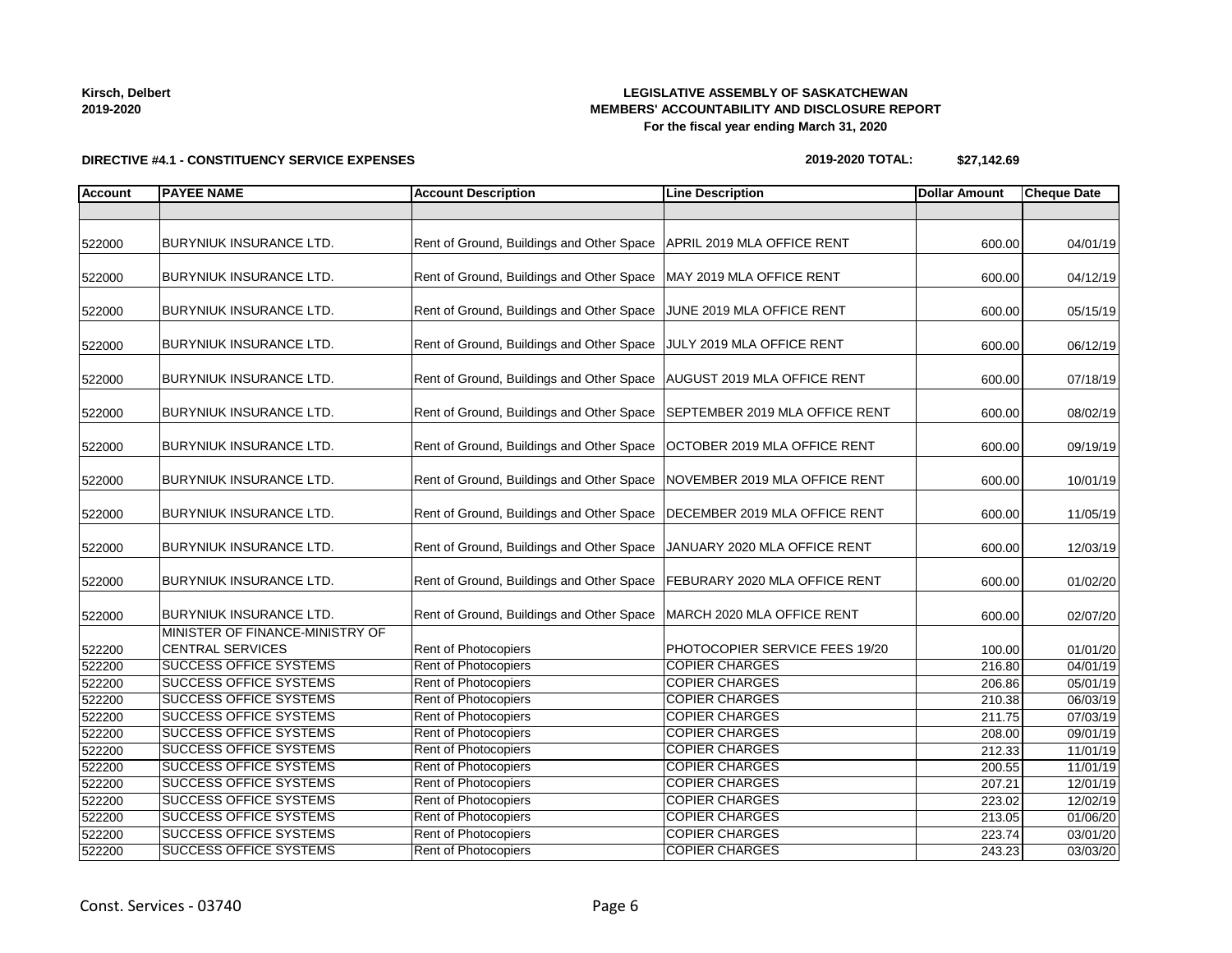| <b>Account</b> | <b>PAYEE NAME</b>              | <b>Account Description</b>           | <b>Line Description</b>       | <b>Dollar Amount</b> | <b>Cheque Date</b> |
|----------------|--------------------------------|--------------------------------------|-------------------------------|----------------------|--------------------|
| 522500         | <b>BURYNIUK INSURANCE LTD.</b> | <b>Insurance Premiums</b>            | OFFICE INSURANCE C 70030711-6 | 517.28               | 01/09/20           |
| 525000         | <b>KIRSCH, DELBERT</b>         | Postal, Courier, Freight and Related | <b>REIMB: POSTAGE</b>         | 28.35                | 01/22/20           |
| 525000         | SASKATCHEWAN PARTY CAUCUS      | Postal, Courier, Freight and Related | <b>POSTAGE</b>                | 26.04                | 09/01/19           |
| 525000         | TELFER, MARY ANNE              | Postal, Courier, Freight and Related | <b>POSTAGE</b>                | 42.36                | 05/10/19           |
| 525000         | <b>TELFER, MARY ANNE</b>       | Postal, Courier, Freight and Related | <b>POSTAGE</b>                | 43.43                | 06/03/19           |
| 525000         | TELFER, MARY ANNE              | Postal, Courier, Freight and Related | <b>POSTAGE</b>                | 48.84                | 06/25/19           |
| 525000         | <b>TELFER, MARY ANNE</b>       | Postal, Courier, Freight and Related | <b>POSTAGE</b>                | 15.59                | 11/01/19           |
| 525000         | <b>TELFER, MARY ANNE</b>       | Postal, Courier, Freight and Related | <b>POSTAGE</b>                | 35.08                | 03/23/20           |
| 528000         | THIS IS YOUR COMPUTER          | <b>Support Services</b>              | SOFTWARE/IT SUPPORT           | 106.00               | 01/01/20           |
| 530300         | MARU GROUP CANADA INC.         | Primary Research/Focus group         | Ad Hoc Research               | 632.98               | 05/01/19           |
| 530300         | <b>MARU GROUP CANADA INC.</b>  | Primary Research/Focus group         | Ad Hoc Research               | 632.98               | 08/01/19           |
| 530300         | MARU GROUP CANADA INC.         | Primary Research/Focus group         | AD HOC RESEARCH               | 661.11               | 11/01/19           |
| 530300         | MARU GROUP CANADA INC.         | Primary Research/Focus group         | Ad Hoc Research               | 661.11               | 03/01/20           |
| 530500         | ABERDEEN CURLING CLUB          | Media Placement                      | <b>ADVERTISING</b>            | 200.00               | 12/01/19           |
| 530500         | FOLIOJUMPLINE PUBLISHING INC.  | Media Placement                      | <b>ADVERTISING</b>            | 225.00               | 07/01/19           |
| 530500         | FOLIOJUMPLINE PUBLISHING INC.  | Media Placement                      | <b>ADVERTISING</b>            | 50.00                | 12/01/19           |
| 530500         | FOLIOJUMPLINE PUBLISHING INC.  | <b>Media Placement</b>               | <b>ADVERTISING</b>            | 137.50               | 03/14/20           |
| 530500         | JENSON PUBLISHING              | <b>Media Placement</b>               | <b>ADVERTISING</b>            | 38.00                | 05/01/19           |
| 530500         | <b>JENSON PUBLISHING</b>       | Media Placement                      | <b>ADVERTISING</b>            | 38.00                | 05/01/19           |
| 530500         | <b>JENSON PUBLISHING</b>       | Media Placement                      | <b>ADVERTISING</b>            | 38.00                | 05/01/19           |
| 530500         | <b>JENSON PUBLISHING</b>       | <b>Media Placement</b>               | <b>ADVERTISING</b>            | 38.00                | 05/01/19           |
| 530500         | <b>JENSON PUBLISHING</b>       | Media Placement                      | <b>ADVERTISING</b>            | 38.00                | 05/02/19           |
| 530500         | JENSON PUBLISHING              | <b>Media Placement</b>               | <b>ADVERTISING</b>            | 38.00                | 05/09/19           |
| 530500         | <b>JENSON PUBLISHING</b>       | Media Placement                      | <b>ADVERTISING</b>            | 38.00                | 06/01/19           |
| 530500         | <b>JENSON PUBLISHING</b>       | Media Placement                      | <b>ADVERTISING</b>            | 38.00                | 06/01/19           |
| 530500         | <b>JENSON PUBLISHING</b>       | <b>Media Placement</b>               | <b>ADVERTISING</b>            | 38.00                | 06/01/19           |
| 530500         | <b>JENSON PUBLISHING</b>       | <b>Media Placement</b>               | <b>ADVERTISING</b>            | 38.00                | 06/06/19           |
| 530500         | <b>JENSON PUBLISHING</b>       | Media Placement                      | <b>ADVERTISING</b>            | 38.00                | 06/13/19           |
| 530500         | <b>JENSON PUBLISHING</b>       | Media Placement                      | <b>ADVERTISING</b>            | 50.00                | 07/01/19           |
| 530500         | <b>JENSON PUBLISHING</b>       | <b>Media Placement</b>               | <b>ADVERTISING</b>            | 38.00                | 07/01/19           |
| 530500         | <b>JENSON PUBLISHING</b>       | Media Placement                      | <b>ADVERTISING</b>            | 50.00                | 07/01/19           |
| 530500         | <b>JENSON PUBLISHING</b>       | Media Placement                      | <b>ADVERTISING</b>            | 38.00                | 07/01/19           |
| 530500         | <b>JENSON PUBLISHING</b>       | Media Placement                      | <b>ADVERTISING</b>            | 50.00                | 07/01/19           |
| 530500         | <b>JENSON PUBLISHING</b>       | Media Placement                      | <b>ADVERTISING</b>            | 38.00                | 07/04/19           |
| 530500         | <b>JENSON PUBLISHING</b>       | Media Placement                      | <b>ADVERTISING</b>            | 38.00                | 07/11/19           |
| 530500         | <b>JENSON PUBLISHING</b>       | Media Placement                      | <b>ADVERTISING</b>            | 38.00                | 07/18/19           |
| 530500         | <b>JENSON PUBLISHING</b>       | Media Placement                      | <b>ADVERTISING</b>            | 38.00                | 09/01/19           |
| 530500         | <b>JENSON PUBLISHING</b>       | Media Placement                      | <b>ADVERTISING</b>            | 38.00                | 09/01/19           |
| 530500         | <b>JENSON PUBLISHING</b>       | <b>Media Placement</b>               | <b>ADVERTISING</b>            | 38.00                | 09/01/19           |
| 530500         | <b>JENSON PUBLISHING</b>       | Media Placement                      | <b>ADVERTISING</b>            | 38.00                | 09/01/19           |
| 530500         | <b>JENSON PUBLISHING</b>       | Media Placement                      | <b>ADVERTISING</b>            | 38.00                | 09/05/19           |
| 530500         | <b>JENSON PUBLISHING</b>       | <b>Media Placement</b>               | <b>ADVERTISING</b>            | 38.00                | 10/01/19           |
| 530500         | JENSON PUBLISHING              | Media Placement                      | <b>ADVERTISING</b>            | 38.00                | 10/01/19           |
| 530500         | <b>JENSON PUBLISHING</b>       | Media Placement                      | <b>ADVERTISING</b>            | 38.00                | 10/01/19           |
| 530500         | <b>JENSON PUBLISHING</b>       | Media Placement                      | <b>ADVERTISING</b>            | 38.00                | 10/03/19           |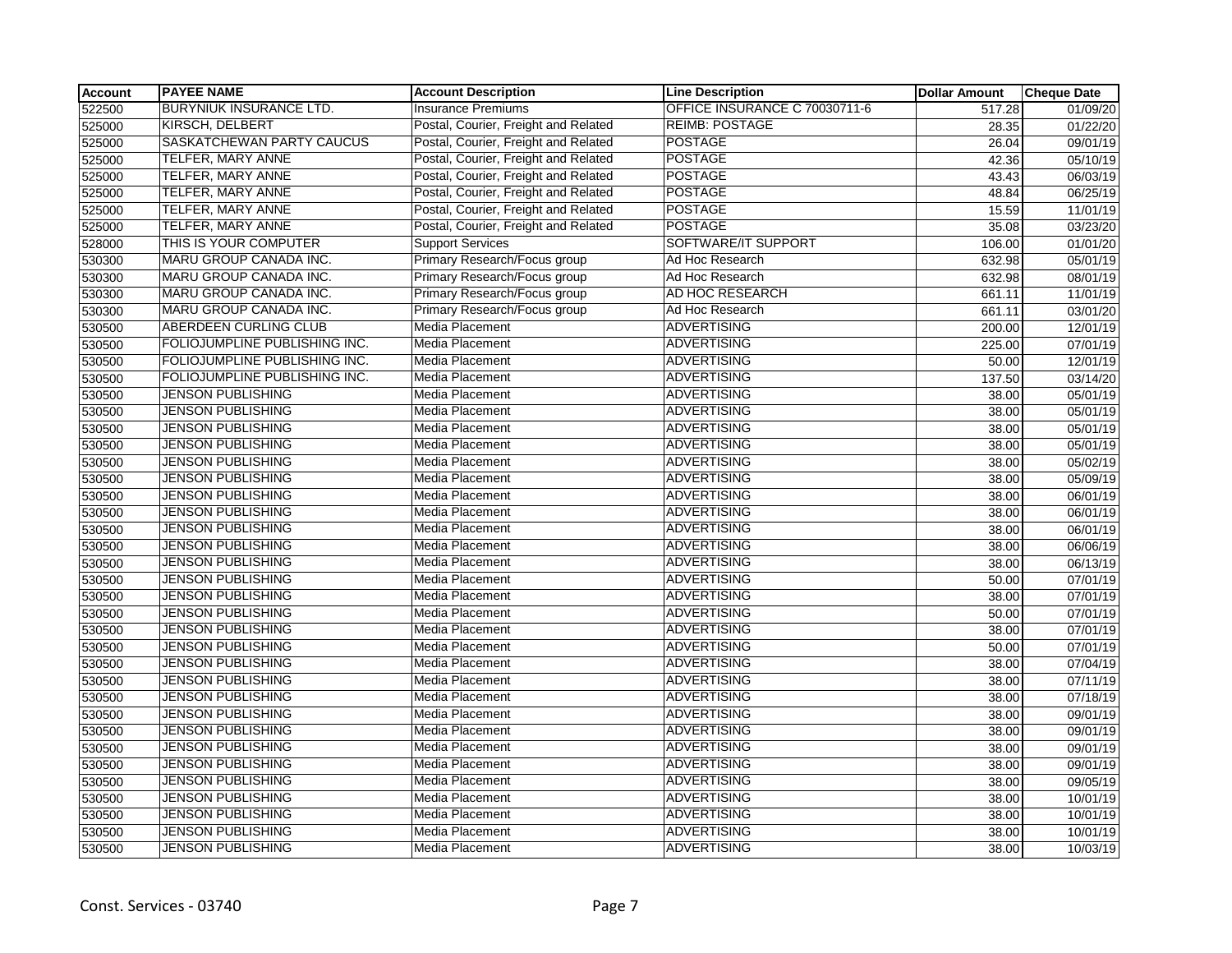| <b>Account</b> | <b>PAYEE NAME</b>               | <b>Account Description</b> | <b>Line Description</b>        | <b>Dollar Amount</b> | <b>Cheque Date</b>    |
|----------------|---------------------------------|----------------------------|--------------------------------|----------------------|-----------------------|
| 530500         | <b>JENSON PUBLISHING</b>        | Media Placement            | <b>ADVERTISING</b>             | 38.00                | $\frac{10}{10}$ 10/19 |
| 530500         | <b>JENSON PUBLISHING</b>        | Media Placement            | <b>ADVERTISING</b>             | 38.00                | 11/01/19              |
| 530500         | <b>JENSON PUBLISHING</b>        | Media Placement            | <b>ADVERTISING</b>             | 38.00                | 11/01/19              |
| 530500         | <b>JENSON PUBLISHING</b>        | Media Placement            | <b>ADVERTISING</b>             | 38.00                | 11/01/19              |
| 530500         | <b>JENSON PUBLISHING</b>        | Media Placement            | <b>ADVERTISING</b>             | 38.00                | 11/07/19              |
| 530500         | <b>JENSON PUBLISHING</b>        | Media Placement            | <b>ADVERTISING</b>             | 38.00                | 12/01/19              |
| 530500         | <b>JENSON PUBLISHING</b>        | Media Placement            | <b>ADVERTISING</b>             | 38.00                | 12/01/19              |
| 530500         | <b>JENSON PUBLISHING</b>        | Media Placement            | <b>ADVERTISING</b>             | 38.00                | 12/01/19              |
| 530500         | <b>JENSON PUBLISHING</b>        | Media Placement            | <b>ADVERTISING</b>             | 38.00                | 12/05/19              |
| 530500         | <b>JENSON PUBLISHING</b>        | Media Placement            | <b>ADVERTISING</b>             | 38.00                | 01/01/20              |
| 530500         | <b>JENSON PUBLISHING</b>        | Media Placement            | <b>ADVERTISING</b>             | 38.00                | 01/01/20              |
| 530500         | <b>JENSON PUBLISHING</b>        | Media Placement            | <b>ADVERTISING</b>             | 134.10               | 01/01/20              |
| 530500         | <b>JENSON PUBLISHING</b>        | <b>Media Placement</b>     | <b>ADVERTISING</b>             | 25.00                | 01/01/20              |
| 530500         | <b>JENSON PUBLISHING</b>        | Media Placement            | <b>ADVERTISING</b>             | 38.00                | 01/09/20              |
| 530500         | <b>JENSON PUBLISHING</b>        | Media Placement            | <b>ADVERTISING</b>             | 38.00                | 01/16/20              |
| 530500         | <b>JENSON PUBLISHING</b>        | Media Placement            | <b>ADVERTISING</b>             | 38.00                | 01/23/20              |
| 530500         | <b>JENSON PUBLISHING</b>        | Media Placement            | <b>ADVERTISING</b>             | 38.00                | 02/01/20              |
| 530500         | <b>JENSON PUBLISHING</b>        | Media Placement            | <b>ADVERTISING</b>             | 38.00                | 03/01/20              |
| 530500         | <b>JENSON PUBLISHING</b>        | Media Placement            | <b>ADVERTISING</b>             | 38.00                | 03/01/20              |
| 530500         | <b>JENSON PUBLISHING</b>        | Media Placement            | <b>ADVERTISING</b>             | 38.00                | 03/01/20              |
| 530500         | <b>JENSON PUBLISHING</b>        | Media Placement            | <b>ADVERTISING</b>             | 38.00                | 03/01/20              |
| 530500         | <b>JENSON PUBLISHING</b>        | Media Placement            | <b>ADVERTISING</b>             | 38.00                | 03/05/20              |
| 530500         | JENSON PUBLISHING               | Media Placement            | <b>ADVERTISING</b>             | 38.00                | 03/12/20              |
| 530500         | JENSON PUBLISHING               | Media Placement            | <b>ADVERTISING</b>             | 38.00                | 03/19/20              |
| 530500         | <b>JENSON PUBLISHING</b>        | Media Placement            | <b>ADVERTISING</b>             | 38.00                | 03/26/20              |
| 530500         | PNG PRAIRIE NEWSPAPER GROUP     | Media Placement            | <b>ADVERTISING</b>             | 34.50                | 05/01/19              |
| 530500         | PNG PRAIRIE NEWSPAPER GROUP     | Media Placement            | <b>ADVERTISING</b>             | 49.17                | 05/10/19              |
| 530500         | PNG PRAIRIE NEWSPAPER GROUP     | Media Placement            | <b>ADVERTISING</b>             | 38.75                | 07/01/19              |
| 530500         | PNG PRAIRIE NEWSPAPER GROUP     | <b>Media Placement</b>     | <b>ADVERTISING</b>             | 110.00               | 07/01/19              |
| 530500         | PNG PRAIRIE NEWSPAPER GROUP     | Media Placement            | <b>ADVERTISING</b>             | 110.00               | 09/01/19              |
| 530500         | PNG PRAIRIE NEWSPAPER GROUP     | Media Placement            | <b>ADVERTISING</b>             | 50.00                | 11/01/19              |
| 530500         | PNG PRAIRIE NEWSPAPER GROUP     | Media Placement            | <b>ADVERTISING</b>             | 50.00                | 12/01/19              |
| 530500         | PNG PRAIRIE NEWSPAPER GROUP     | Media Placement            | <b>ADVERTISING</b>             | 45.00                | 12/11/19              |
| 530500         | PNG PRAIRIE NEWSPAPER GROUP     | <b>Media Placement</b>     | <b>ADVERTISING</b>             | 84.00                | 01/01/20              |
| 530500         | PNG PRAIRIE NEWSPAPER GROUP     | Media Placement            | <b>ADVERTISING</b>             | 45.00                | 01/01/20              |
| 530500         | PNG PRAIRIE NEWSPAPER GROUP     | Media Placement            | <b>ADVERTISING</b>             | 225.00               | 01/01/20              |
|                | SHELLBROOK CHRONICLE A DIVISION |                            |                                |                      |                       |
| 530500         | OF PEPPERFRAM LTD.              | Media Placement            | <b>ADVERTISING</b>             | 100.00               | 02/01/20              |
| 530500         | ST. LOUIS CURLING CLUB          | Media Placement            | <b>ADVERTISING</b>             | 100.00               | 09/01/19              |
| 530500         | <b>ST. LOUIS LIONS CLUB</b>     | Media Placement            | <b>ADVERTISING</b>             | 200.00               | 09/01/19              |
| 530500         | <b>WAKAW LIONS CLUB</b>         | Media Placement            | <b>ADVERTISING</b>             | 250.00               | $\overline{07/01/19}$ |
| 530500         | <b>WAKAW RECORDER</b>           | Media Placement            | <b>ADVERTISING</b>             | 99.00                | 03/01/20              |
| 530800         | KIRSCH, DELBERT                 | Publications               | <b>REIMB: NEWSLETTERS</b>      | 3,984.90             | 07/01/19              |
| 542000         | TELFER, MARY ANNE               | Travel                     | CA TRAVEL APRIL 03-30, 2019    | 356.16               | 05/10/19              |
| 542000         | <b>TELFER, MARY ANNE</b>        | Travel                     | CA TRAVEL MAY 07-JUNE 04, 2019 | 440.57               | 07/01/19              |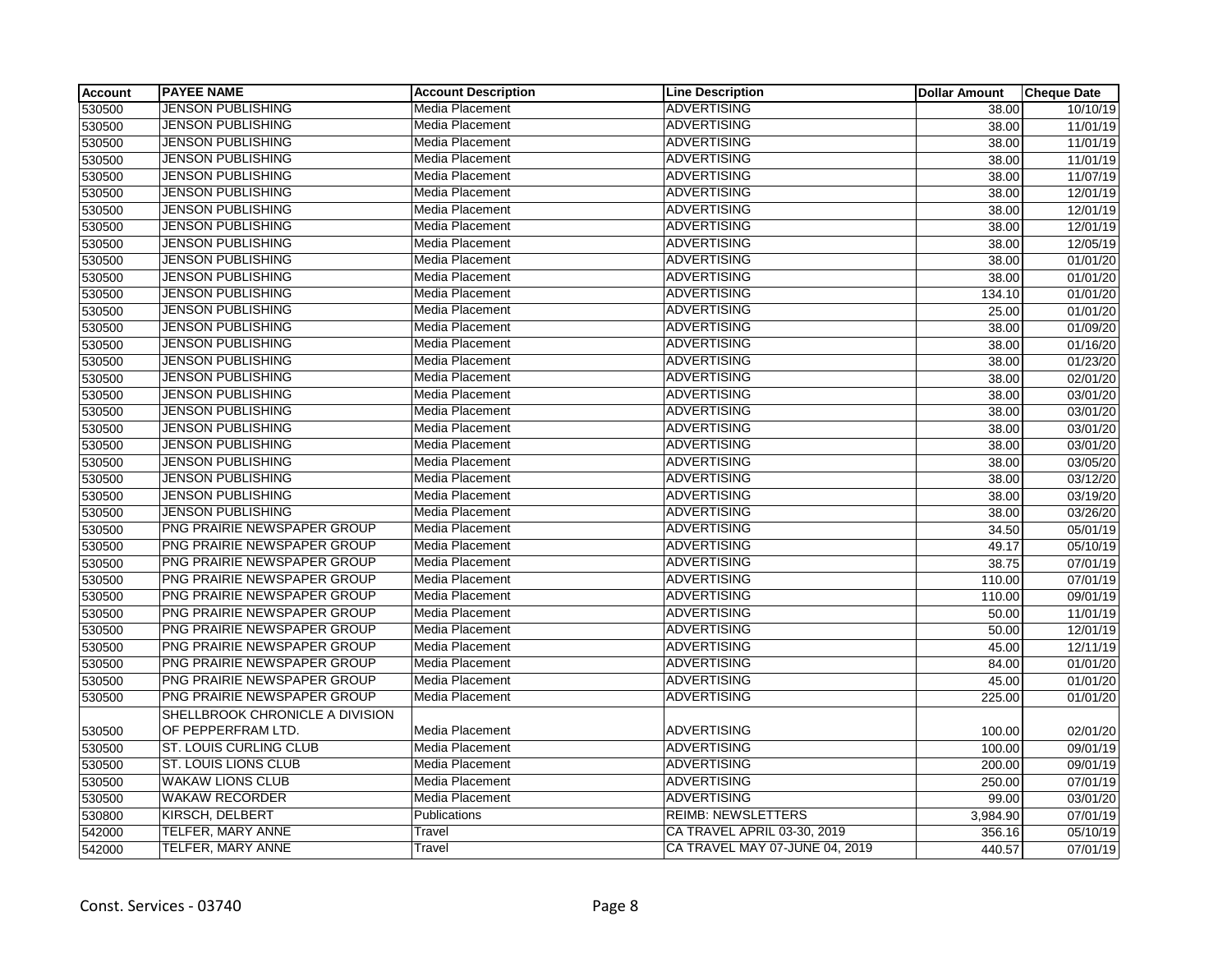| <b>Account</b> | <b>PAYEE NAME</b>        | <b>Account Description</b>           | <b>Line Description</b>            | <b>Dollar Amount</b> | <b>Cheque Date</b> |
|----------------|--------------------------|--------------------------------------|------------------------------------|----------------------|--------------------|
|                |                          |                                      |                                    |                      |                    |
| 542000         | TELFER, MARY ANNE        | Travel                               | CA TRAVEL JUNE 18-AUGUST 13, 2019  | 356.15               | 09/19/19           |
|                |                          |                                      | C.A. TRAVEL AUGUST 20 - OCTOBER 3, |                      |                    |
| 542000         | TELFER, MARY ANNE        | Travel                               | 2019                               | 452.76               | 11/01/19           |
|                |                          |                                      | CA TRAVEL OCTOBER 08-NOVEMBER      |                      |                    |
| 542000         | TELFER, MARY ANNE        | Travel                               | 13, 2019                           | 413.67               | 12/16/19           |
| 542000         | TELFER, MARY ANNE        | Travel                               | CA TRAVEL DEC 11/19 - FEB 4/20     | 335.03               | 02/01/20           |
| 550200         | <b>TELFER, MARY ANNE</b> | Books, Mags and Ref Materials        | <b>RM MAP</b>                      | 12.00                | 11/13/19           |
| 555000         | <b>OFFICE EXPERTS</b>    | Other Material and Supplies          | <b>OFFICE SUPPLIES</b>             | 110.16               | 05/01/19           |
| 555000         | <b>OFFICE EXPERTS</b>    | Other Material and Supplies          | <b>OFFICE SUPPLIES</b>             | 60.39                | 05/09/19           |
| 555000         | <b>OFFICE EXPERTS</b>    | Other Material and Supplies          | <b>OFFICE SUPPLIES</b>             | 42.67                | 06/01/19           |
| 555000         | <b>OFFICE EXPERTS</b>    | Other Material and Supplies          | <b>OFFICE SUPPLIES</b>             | 55.59                | 06/12/19           |
| 555000         | <b>OFFICE EXPERTS</b>    | Other Material and Supplies          | <b>OFFICE SUPPLIES</b>             | 99.32                | 07/01/19           |
| 555000         | <b>OFFICE EXPERTS</b>    | Other Material and Supplies          | <b>OFFICE SUPPLIES</b>             | 98.71                | 09/01/19           |
| 555000         | <b>OFFICE EXPERTS</b>    | <b>Other Material and Supplies</b>   | <b>OFFICE SUPPLIES</b>             | 58.04                | 09/01/19           |
| 555000         | OFFICE EXPERTS           | Other Material and Supplies          | OFFICE SUPPLIES                    | 55.70                | 11/06/19           |
| 555000         | <b>OFFICE EXPERTS</b>    | <b>Other Material and Supplies</b>   | <b>OFFICE SUPPLIES</b>             | 92.77                | 12/02/19           |
| 555000         | <b>OFFICE EXPERTS</b>    | Other Material and Supplies          | <b>OFFICE SUPPLIES</b>             | 46.61                | 01/07/20           |
| 555000         | <b>OFFICE EXPERTS</b>    | <b>Other Material and Supplies</b>   | <b>OFFICE SUPPLIES</b>             | 104.42               | 02/01/20           |
| 555000         | <b>OFFICE EXPERTS</b>    | Other Material and Supplies          | <b>OFFICE SUPPLIES</b>             | 46.74                | 02/01/20           |
| 555000         | <b>OFFICE EXPERTS</b>    | Other Material and Supplies          | <b>OFFICE SUPPLIES</b>             | 36.51                | 03/01/20           |
| 555000         | <b>OFFICE EXPERTS</b>    | <b>Other Material and Supplies</b>   | <b>OFFICE SUPPLIES</b>             | 359.66               | 03/03/20           |
| 555000         | <b>OFFICE EXPERTS</b>    | Other Material and Supplies          | <b>OFFICE SUPPLIES</b>             | 58.48                | 03/12/20           |
| 555000         | <b>OFFICE EXPERTS</b>    | Other Material and Supplies          | <b>OFFICE SUPPLIES</b>             | 370.83               | 03/27/20           |
| 555000         | TELFER, MARY ANNE        | Other Material and Supplies          | <b>OFFICE SUPPLIES</b>             | 28.35                | 01/14/20           |
| 555000         | TELFER, MARY ANNE        | <b>Other Material and Supplies</b>   | <b>OFFICE SUPPLIES</b>             | 55.49                | 03/31/20           |
| 564600         | <b>OFFICE EXPERTS</b>    | Computer Software - Exp              | <b>COMPUTER SOFTWARE</b>           | 83.73                | 12/09/19           |
| 564600         | THIS IS YOUR COMPUTER    | Computer Software - Exp              | SOFTWARE/IT SUPPORT                | 397.50               | 01/01/20           |
| 565200         | TELFER, MARY ANNE        | Office Furniture and Equipment - Exp | <b>SHARK VACCUUM</b>               | 221.99               | 09/01/19           |
| 565200         | TELFER, MARY ANNE        | Office Furniture and Equipment - Exp | IPHONE 11 64GB 353981100190283     | 643.70               | 11/01/19           |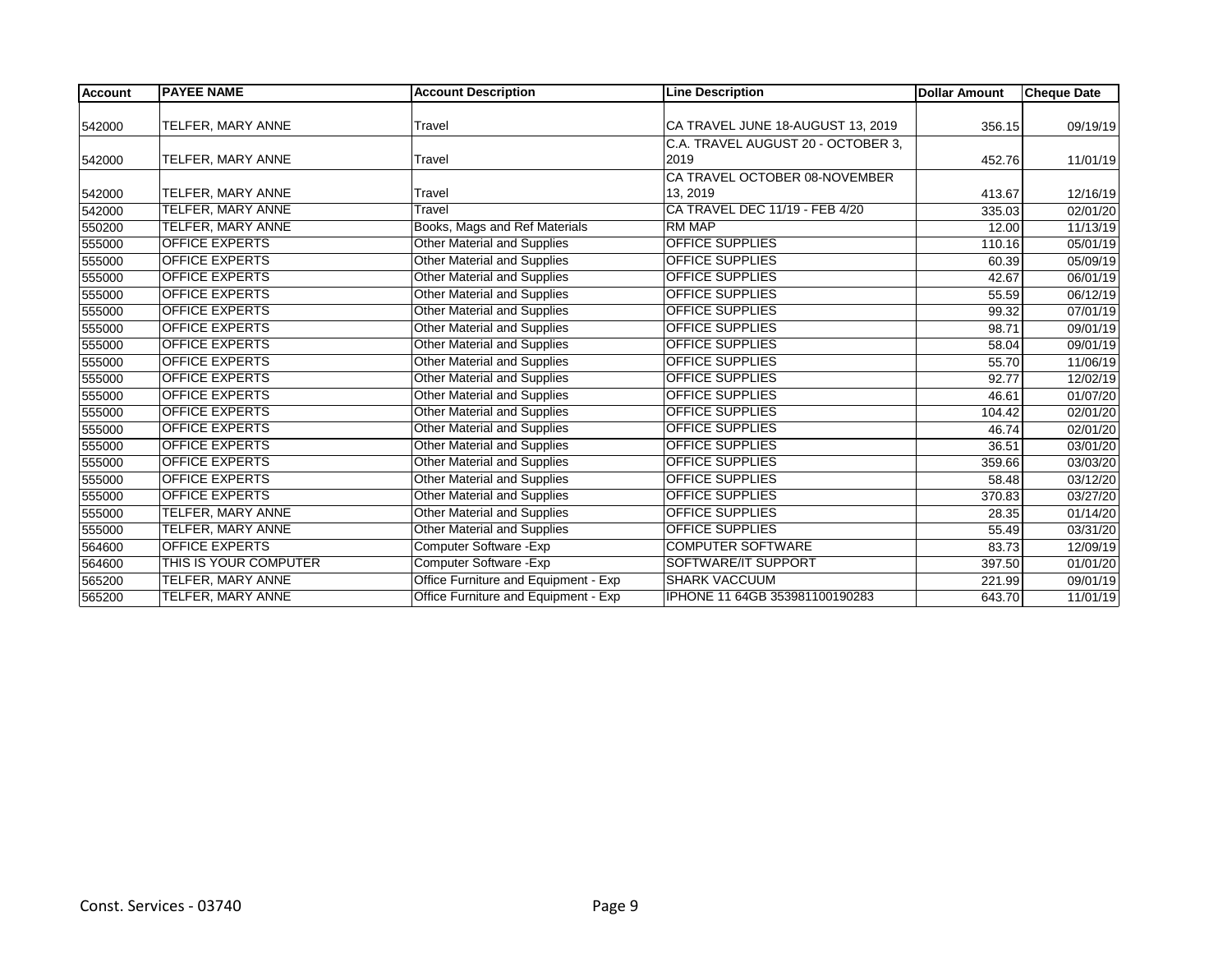**Kirsch, Delbert 2019-2020**

#### **LEGISLATIVE ASSEMBLY OF SASKATCHEWAN MEMBERS' ACCOUNTABILITY AND DISCLOSURE REPORT For the fiscal year ending March 31, 2020**

#### **DIRECTIVE #6 - CONSTITUENCY ASSISTANT EXPENSES**

**2019-2020 TOTAL: \$71,521.04**

| <b>Account</b> | <b>Payee Name</b>        | <b>Account Description</b> | <b>Dollar Amount</b> | <b>Cheque Date</b> |  |
|----------------|--------------------------|----------------------------|----------------------|--------------------|--|
|                |                          |                            |                      |                    |  |
| 513000         | <b>TELFER, MARY ANNE</b> | Out-of-Scope Permanent     | 0.00                 | 04/03/19           |  |
| 513000         | <b>TELFER, MARY ANNE</b> | Out-of-Scope Permanent     | 1,976.69             | 04/16/19           |  |
| 513000         | TELFER, MARY ANNE        | Out-of-Scope Permanent     | 2,196.32             | 05/01/19           |  |
| 513000         | TELFER, MARY ANNE        | Out-of-Scope Permanent     | 2,196.32             | 05/15/19           |  |
| 513000         | TELFER, MARY ANNE        | Out-of-Scope Permanent     | 1,976.69             | 05/29/19           |  |
| 513000         | TELFER, MARY ANNE        | Out-of-Scope Permanent     | 2,196.32             | 06/12/19           |  |
| 513000         | TELFER, MARY ANNE        | Out-of-Scope Permanent     | 2,196.32             | 06/26/19           |  |
| 513000         | TELFER, MARY ANNE        | Out-of-Scope Permanent     | 2,196.32             | 07/10/19           |  |
| 513000         | TELFER, MARY ANNE        | Out-of-Scope Permanent     | 2,196.32             | 07/24/19           |  |
| 513000         | TELFER, MARY ANNE        | Out-of-Scope Permanent     | 2,196.32             | 08/07/19           |  |
| 513000         | TELFER, MARY ANNE        | Out-of-Scope Permanent     | 2,196.32             | 08/21/19           |  |
| 513000         | TELFER, MARY ANNE        | Out-of-Scope Permanent     | 1,976.69             | 09/04/19           |  |
| 513000         | TELFER, MARY ANNE        | Out-of-Scope Permanent     | 1,976.69             | 09/18/19           |  |
| 513000         | TELFER, MARY ANNE        | Out-of-Scope Permanent     | 1,976.69             | 10/02/19           |  |
| 513000         | <b>TELFER, MARY ANNE</b> | Out-of-Scope Permanent     | 1,757.05             | 10/16/19           |  |
| 513000         | TELFER, MARY ANNE        | Out-of-Scope Permanent     | 2,196.32             | 11/01/19           |  |
| 513000         | TELFER, MARY ANNE        | Out-of-Scope Permanent     | 2,196.32             | 11/13/19           |  |
| 513000         | <b>TELFER, MARY ANNE</b> | Out-of-Scope Permanent     | 2,196.32             | 11/27/19           |  |
| 513000         | <b>TELFER, MARY ANNE</b> | Out-of-Scope Permanent     | 2,196.32             | 12/11/19           |  |
| 513000         | TELFER, MARY ANNE        | Out-of-Scope Permanent     | 2,196.32             | 12/24/19           |  |
| 513000         | TELFER, MARY ANNE        | Out-of-Scope Permanent     | 1,976.69             | 01/08/20           |  |
| 513000         | TELFER, MARY ANNE        | Out-of-Scope Permanent     | 1,976.69             | 01/23/20           |  |
| 513000         | TELFER, MARY ANNE        | Out-of-Scope Permanent     | 2,196.32             | 02/05/20           |  |
| 513000         | TELFER, MARY ANNE        | Out-of-Scope Permanent     | 2,460.24             | 02/19/20           |  |
| 513000         | TELFER, MARY ANNE        | Out-of-Scope Permanent     | 1,996.47             | 03/04/20           |  |
| 513000         | TELFER, MARY ANNE        | Out-of-Scope Permanent     | 2,218.30             | 03/18/20           |  |
| 513000         | TELFER, MARY ANNE        | Out-of-Scope Permanent     | 2,218.30             | 04/01/20           |  |
| 513000         | TELFER, MARY ANNE        | Out-of-Scope Permanent     | 443.66               | 04/09/20           |  |
| 514000         | TELFER, DONALD L.        | Casual/Term                | 0.00                 | 04/03/19           |  |
| 514000         | TELFER, DONALD L.        | Casual/Term                | 840.29               | 04/16/19           |  |
| 514000         | TELFER, DONALD L.        | Casual/Term                | 1,050.36             | 05/01/19           |  |
| 514000         | TELFER, DONALD L.        | Casual/Term                | 1,050.36             | 05/15/19           |  |
| 514000         | TELFER, DONALD L.        | Casual/Term                | 1,050.36             | 05/29/19           |  |
| 514000         | TELFER, DONALD L.        | Casual/Term                | 1,050.36             | 06/12/19           |  |
| 514000         | TELFER, DONALD L.        | Casual/Term                | 1,050.36             | 06/26/19           |  |
| 514000         | TELFER, DONALD L.        | Casual/Term                | 1,050.36             | 07/10/19           |  |
| 514000         | TELFER, DONALD L.        | Casual/Term                | 1,260.42             | 07/24/19           |  |
| 514000         | TELFER, DONALD L.        | Casual/Term                | 1,050.36             | 08/07/19           |  |